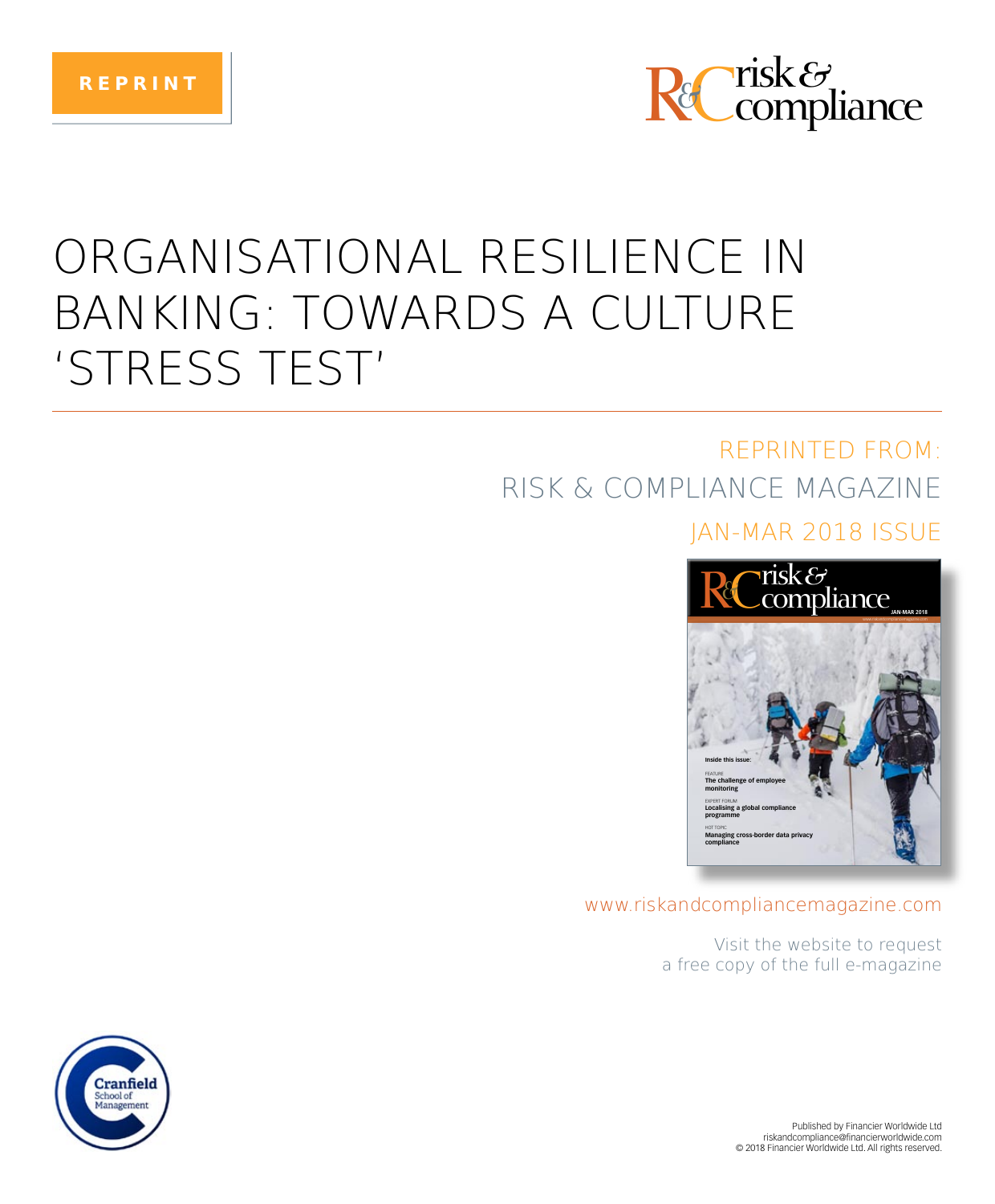# PERSPECTIVES ORGANISATIONAL RESILIENCE IN BANKING: TOWARDS A CULTURE 'STRESS TEST'

### BY **ELMAR KUTSCH AND DAVID DENYER** > CRANFIELD SCHOOL OF MANAGEMENT

 $\begin{array}{c} \hline \end{array}$ he financial crisis in 2007-2008 triggered a recession that is considered by many economists to have been the worst financial crisis since the Great Depression of the 1930s. Financial institutions failed and entire countries ached under the burden of debt that was necessary to prop up markets and bail out banks that had appeared previously to be 'too big to fail'. The resilience of the entire sector was called into question.

In today's volatile, uncertain and complex world, understanding what it takes to achieve organisational resilience is more challenging than ever. That is why a recent collaborative research project between Cranfield University and the

British Standards Institute examined 50 years of thinking on organisational resilience to identify how organisations can anticipate, prepare for, respond to and adapt to incremental change and sudden disruptions to survive and prosper.

Our research identified two core drivers of organisational resilience: organisations must have a defensive mindset to stop negative things from happening and to protect results. Yet, to ensure long-term survival in a completive marketplace, they must also have a progressive mindset, thereby and generate positive results. There are two ways to achieve organisational resilience: organisations need to be consistent by standardising policies, processes and behaviours. Yet they must also be flexible by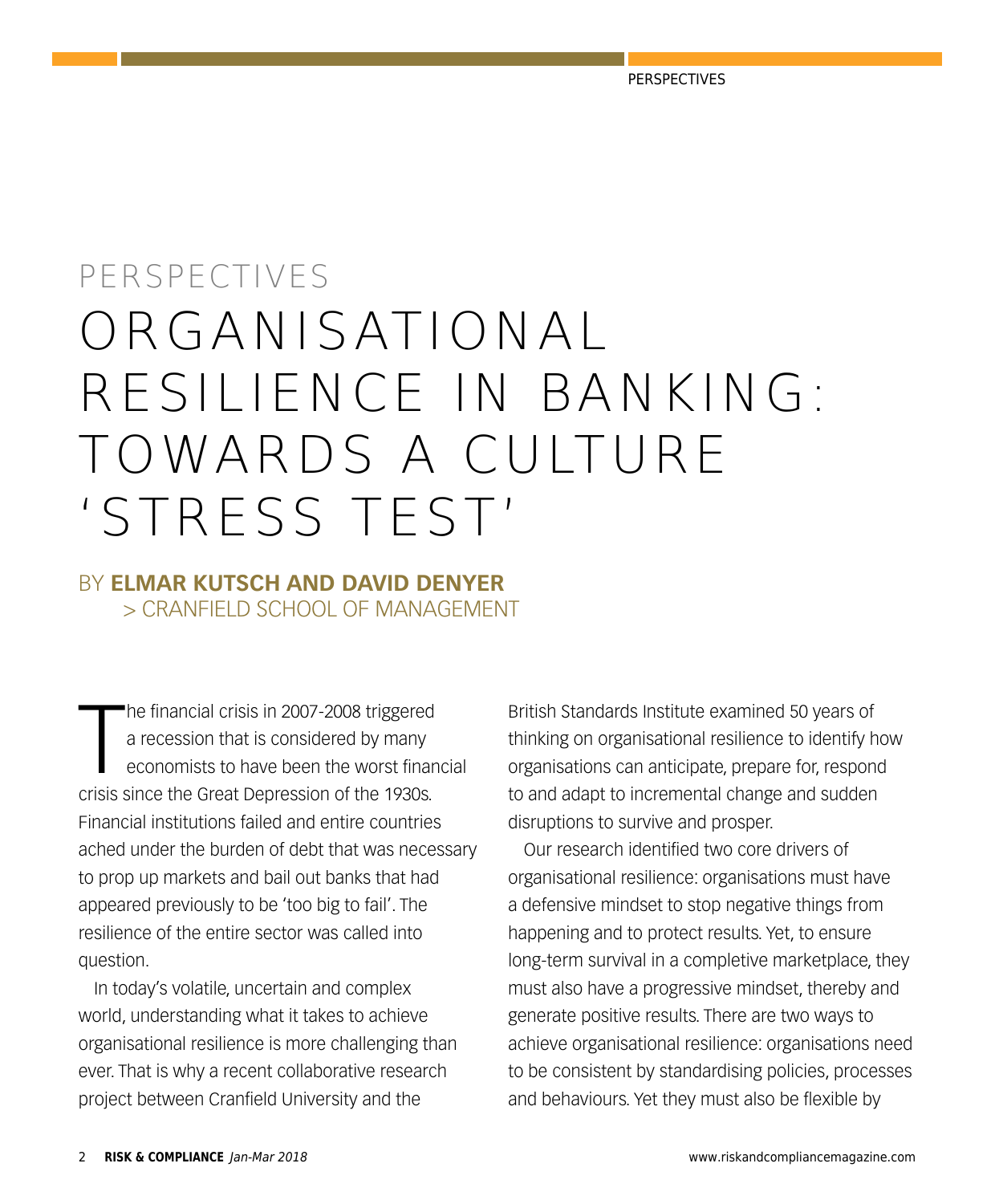ORGANISATIONAL RESILIENCE IN BANKING: TOWARDS A CULTURE... PERSPECTIVES



fostering diverse ideas and perspectives, creative problem solving and innovation to cope with and thrive in a dynamic environment. These four aspects of organisation resilience were synthesised into a holistic framework with four organisational resilience archetypes, as outlined below.

First, preventative control. Organisational resilience is achieved by means of controlling risk, building redundancy (spare capacity) and ensuring backup systems are able to protect the organisation from threats. People, from this perspective, are thought to be unreliable, so there is also a strong focus on standardised procedures, compliance and regulation.

Second, mindful action. Competent people make a positive contribution to organisational resilience by noticing problems, reading unfamiliar or challenging situations, reacting rapidly to problems and avoiding, trapping or mitigating threats.

Third, performance optimisation. Organisations will not be resilient unless they continually improve by refining and extending existing competencies, generating efficiency gain, enhancing existing ways of working and exploiting current technologies to serve present customers and markets.

Fourth, adaptive innovation. Organisational resilience is achieved by means of disruptive and transformation change. Radical change requires innovation and the creation of new products,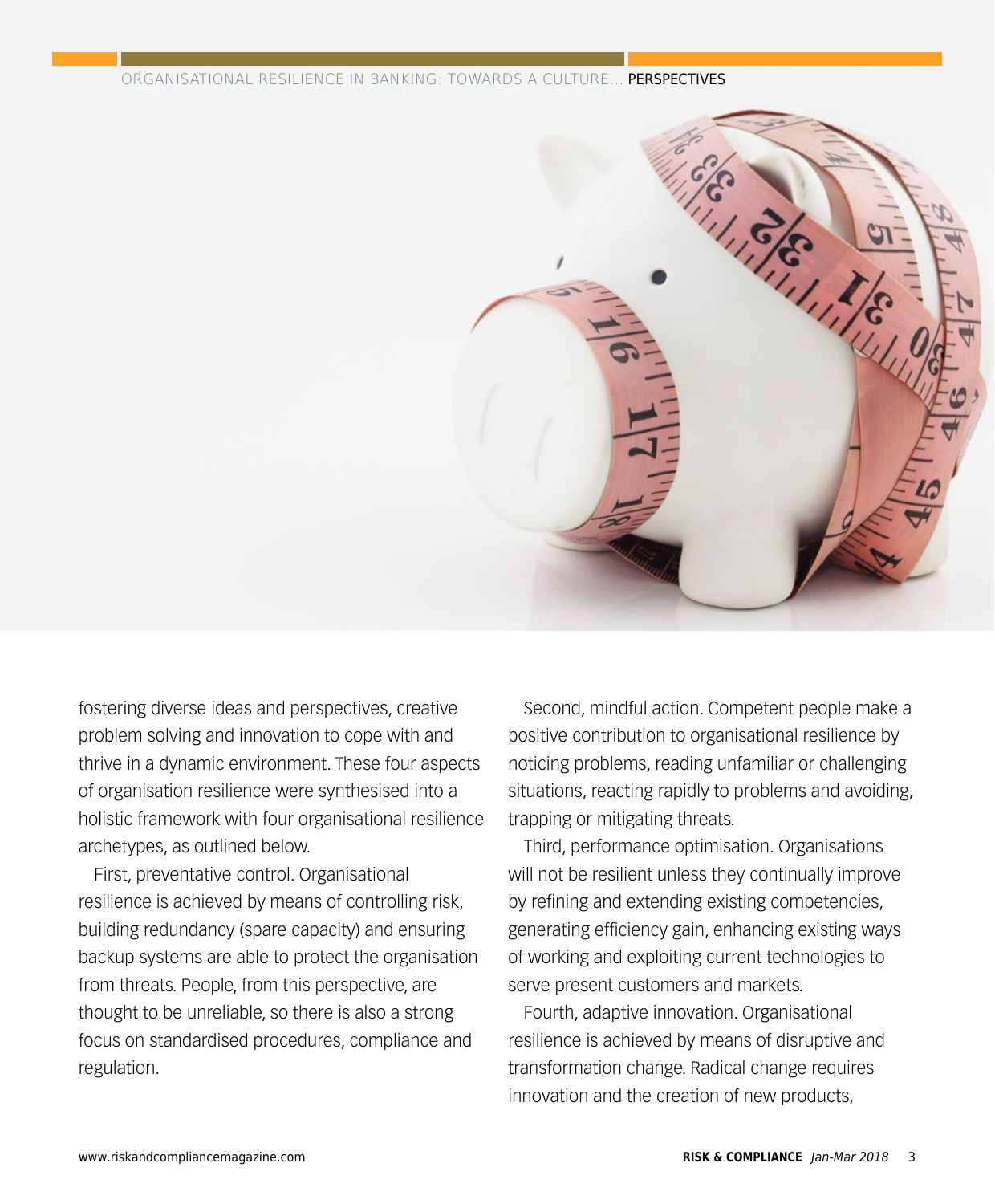technologies and markets to stay ahead of competitors.

Our research found that a singular preoccupation with any one of these dimensions of organisational resilience can create blind spots that can result in

the organisation sleepwalking into disaster. This drift into failure occurs when, over time, signals are ignored and deviance is normalised. In reality, every organisation needs a blend of these four types and they need to find a 'fit-for-purpose' approach that is appropriate for their situation. For example, the profile of a nuclear power station would be very different to the profile of a small entrepreneurial startup, yet both require an effective blend of all four types. The demands of a dynamic and volatile environment may also require an organisation to reshape its resilience profile over time. Defining what profile works in which circumstances and why is a core leadership challenge.

A culture audit of many financial institutions prior to 2007-2008 may have found a strong emphasis on adaptive innovation (risk taking and the creation of novel financial products to create new markets), performance optimisation (repacking products to exploit and optimise existing markets and customers) and mindful action (allowing individuals to make discretionary decisions to

respond to dynamic market conditions). The pursuit of innovation, profit and the discretionary actions of individuals outstripped and outmatched preventative control – the defensive capabilities of the financial industry to monitor, control and ultimately contain

**"While laudable, one concern with stress testing is that positive outcomes can create a false sense of security among senior managers and regulators."**

> the adverse effect of a gradually inflated housing bubble.

Unsurprisingly, following the financial crisis, we witnessed a 'knee-jerk' retrenchment into preventative control. In the aftermath of any crisis, the focus shifts from shock and dismay (what happened?), to causality (why did this happen?), to attributing blame (whose fault?) and eventually to remedy (how do we stop this happening again?). Externally imposed change, often by a regulatory body, is usually introduced when emotions are still running high, heightening anxiety and resistance. Under such adverse conditions, organisations often experience so-called 'threat rigidity effects' – rigid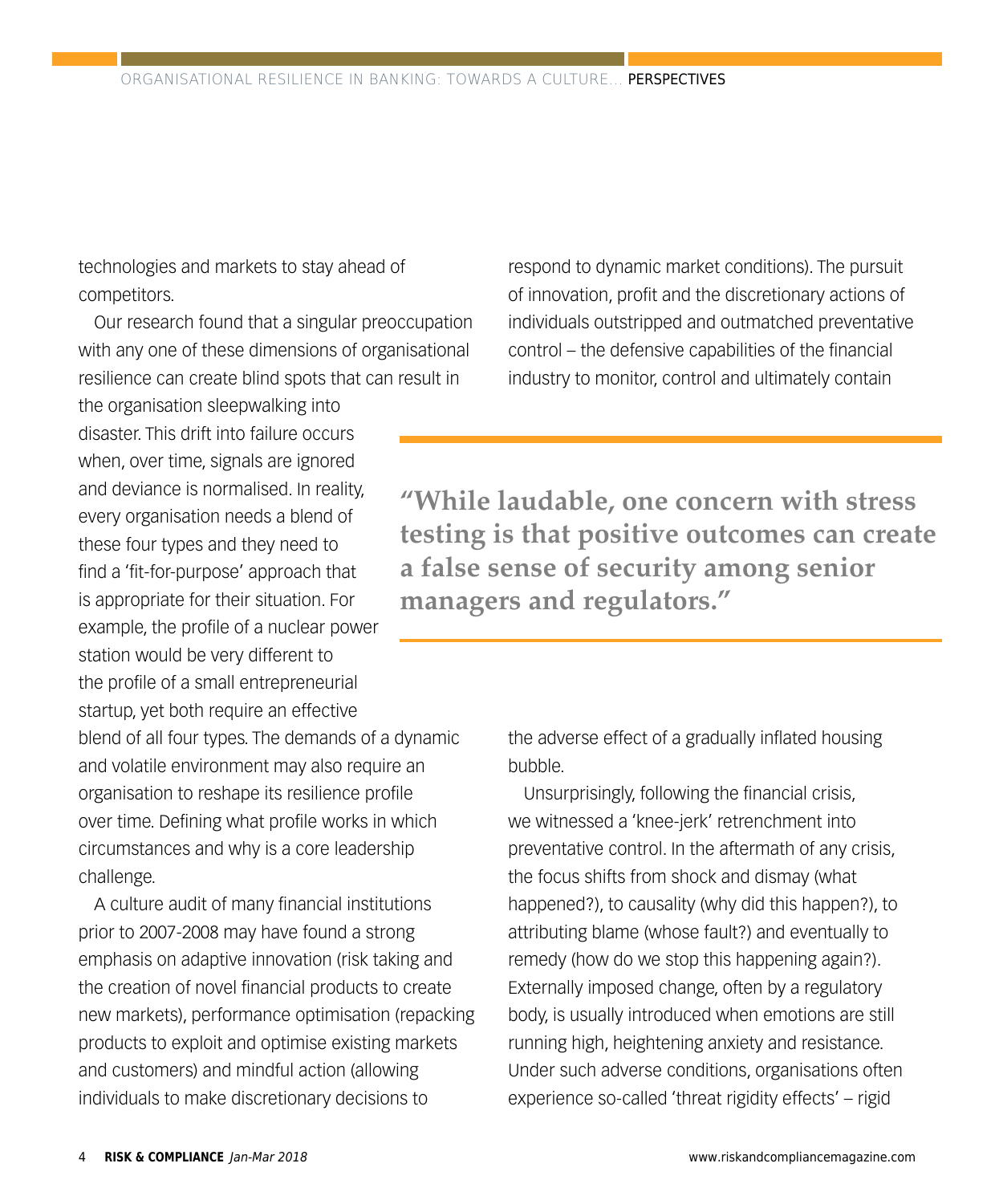thinking and actions, reverting to prior, known processes and adding more rules and governance. The challenge is that bolstering preventative control is often achieved at the expense of efficiency, responsiveness and adaptability.

One mechanism of preventative control in the finance industry is the process of stress testing, which is used to model hypothetical scenarios where a range of factors, such as unemployment, stock prices and house prices, are altered to test a bank's viability and survivability. Some recent modelling in the UK has revealed, for example, that UK banks may withstand a worst-case Brexit scenario in which GDP slumps by 4.7 percent, unemployment increases to 9.5 percent, interest rates are hiked to 4 percent and house prices plunge by 33 percent. Often value at risk (VaR) is typically used by modellers to gauge the amount of assets needed to cover possible losses. Such stress testing tends to focus on the capital requirements of a bank. While laudable, one concern with stress testing is that positive outcomes can create a false sense of security among senior managers and regulators. A second concern is that stress testing can only take into account a limited range of variables that underline the modelling risk scenarios. Yet, the 2007-2008 collapse was brought about by a multitude of factors, including the culture of financial institutions. So how can organisations supplement a stress test of capital requirements with a holistic stress test of organisational culture?

### **Toward a holistic cultural stress test**

When organisations struggle to achieve organisational resilience, it is usually always down to culture. For example, many sectors have suffered from the recurrence of disasters; iconic examples include NASA and the space shuttles Challenger and Columbia, BP and the Texas City and Macondo Well Disasters and Haringey Social Services and the deaths of Victoria Climbié and Baby P. While these events are very different, they share two disturbing similarities. First, the cycle time between crises was less than 10 years. Second, the inquiries concluded that it was the failure to address cultural problems that resulted in these organisations sleepwalking (back) into disaster.

Changing culture means changing the ways people think and their established ways of working. It stands to reason that this can be hard. A holistic stress test involves examining the cultural health of an institution based on all four dimensions of organisational resilience. Real change requires a deep understanding of present challenges and transition paths toward potential future states. We identify three critical steps, as outlined below.

*Cultural audit.* Many organisations struggle to know where to start when faced with somehow trying to shape a culture which will more effectively support the successful delivery of organisational resilience. An organisation-wide survey tool can be used to measure the key factors that need to be in